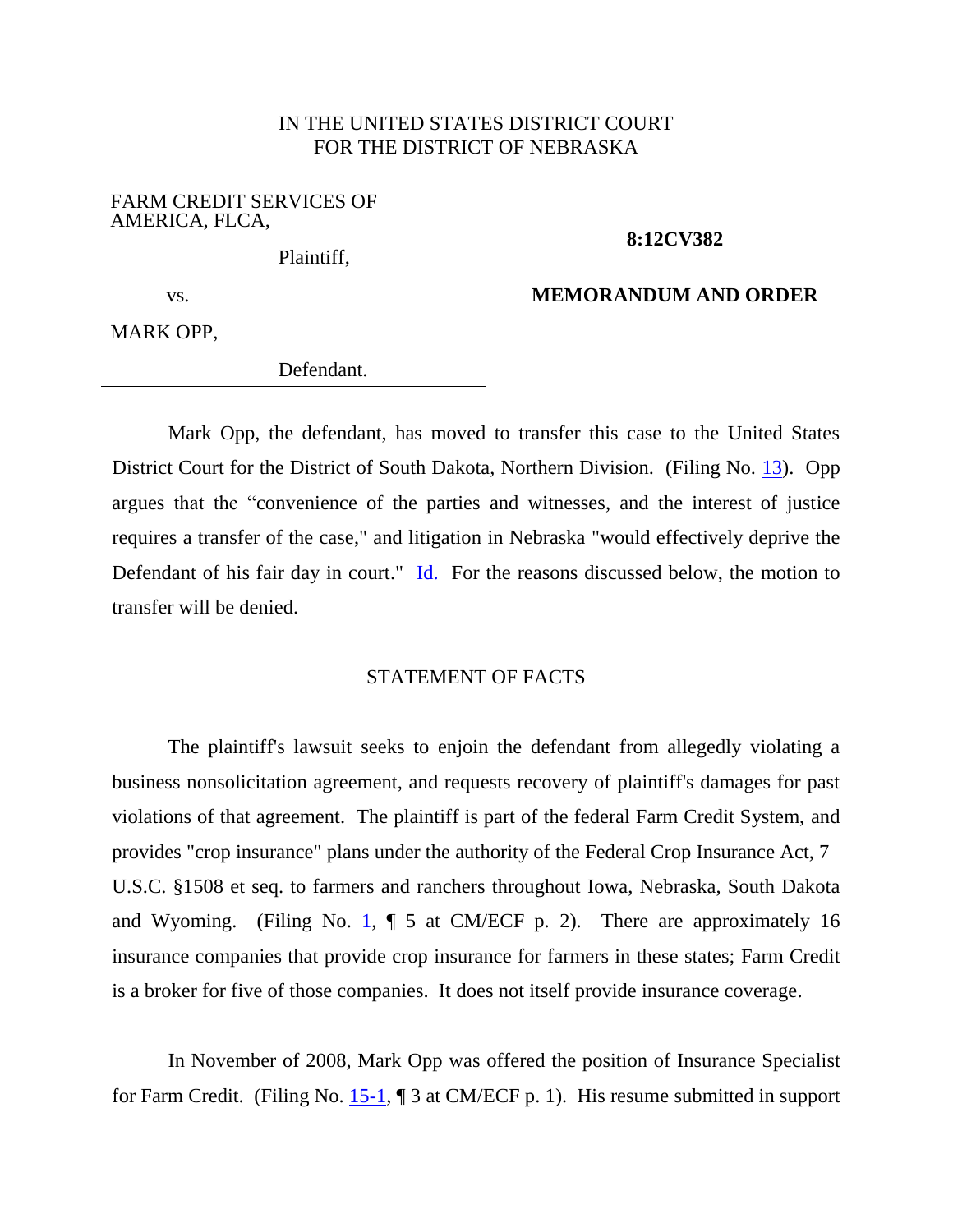of the application stated he obtained an Associate of Arts degree from Northern State University in 1981, and began working in the crop insurance industry in 1982. (Filing No. [26-2](https://ecf.ned.uscourts.gov/doc1/11312659395?page=4) at CM/ECF p. 4). At the time of the application, Opp was the Claims Supervisor for Great American Crop Insurance in the Northern part of South Dakota and the Southern part of North Dakota. (Filing No. [26-2](https://ecf.ned.uscourts.gov/doc1/11312659395?page=3) at CM/ECF p. 3). As a Claims Supervisor, he reviewed and assigned claims to adjusting staff, directed the development of claims files and interpreted policy terminology. [Id.](https://ecf.ned.uscourts.gov/doc1/11312659395?page=3)

Farm Credit offered Opp the position of Insurance Specialist to operate the plaintiff's office in Mobridge, South Dakota and report to its office in Aberdeen, South Dakota. (Filing No.  $15-1$ ,  $\P$  3 & 5 at CM/ECF 1-2). As a condition of obtaining employment with Farm Credit, Opp was required to agree to the terms of a "Assignment, Nonsolicitation and Nondisclosure Agreement." (the "Nonsolicitation Agreement"). The agreement stated:

NONSOLICITATION OF CUSTOMERS. For a period of one year following the termination (voluntary or involuntary, for any or no reason) of Employee's employment with FCSAmerica, Employee shall not, directly or indirectly, sell, solicit, support, direct, manage or otherwise have any involvement whatsoever in the sale, marketing, or solicitation of any customer of FCSAmerica with whom Employee actually did business and had personal contact while employed by FCSAmerica, except to the extent such activities are unrelated to and not competitive with the business, products or services that Employee offered or provided on behalf of FCSAmerica and cannot adversely affect FCSAmerica's relationship or volume of business with such customers.

(Filing No. [1-1](https://ecf.ned.uscourts.gov/doc1/11312638185) at CM/ECF p. 1).

The agreement also included a choice of law and venue provision which stated: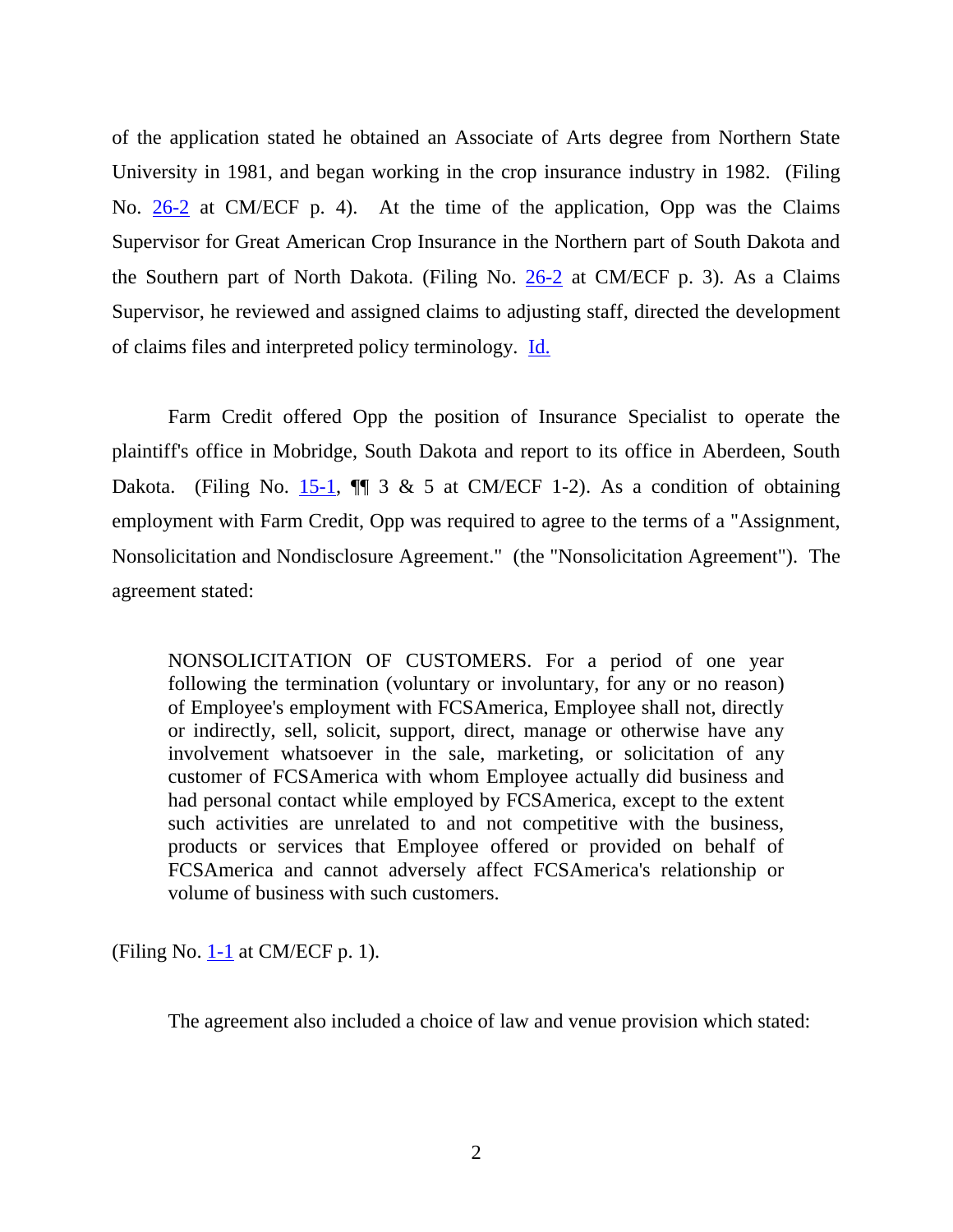It is understood and agreed that the construction and interpretation of this Agreement shall at all times and in all respects be governed by the internal laws of the State of Nebraska, without giving effect to the conflict of laws provisions thereof. Venue of any action brought to enforce or relating to this Agreement shall be brought exclusively in the District Court of Douglas County, Nebraska, or the United States District Court for the District of Nebraska.

### [Id.](https://ecf.ned.uscourts.gov/doc1/11312638185)

The defendant signed the Nonsolicitation Agreement, and began working for the plaintiff. He worked at the Mobridge, South Dakota office; was supervised by residents of South Dakota, reported to Farm Credit financial officers Kipp Kettering, Jim Freudenthal, Chuck Nietert, Rebecca Vogel, Josh Rife, and Paul Larson, all of whom reside in South Dakota; and his past and present customers are residents of South Dakota. (Filing No. [15-1,](https://ecf.ned.uscourts.gov/doc1/11312654247) ¶¶ 5 & 8 at CM/ECF p. 1-2).

Opp was terminated for alleged insufficient productivity in May of 2012. (Filing No. [15-1,](https://ecf.ned.uscourts.gov/doc1/11312654247?page=3) ¶¶ 16-18 at CM/ECF p. 3). Opp intends to counterclaim for improper termination, perhaps on a common law fraud theory. South Dakota and Nebraska are both employment-at-will states.

Farm Credit alleges that after Opp was terminated, he solicited business from or provided competing business to customers of Farm Credit in violation of the Nonsolicitation Agreement. Filing No. [1,](https://ecf.ned.uscourts.gov/doc1/11312638184?page=6) ¶ 18 at CM/ECF p. 6. Farm Credit seeks to enjoin this conduct and to recover lost profits related to Opp's alleged improper act of providing insurance brokerage services to Farm Credit's customers. The customers allegedly lost due to Opp's violation of the Nonsolicitation Agreement reside in South Dakota.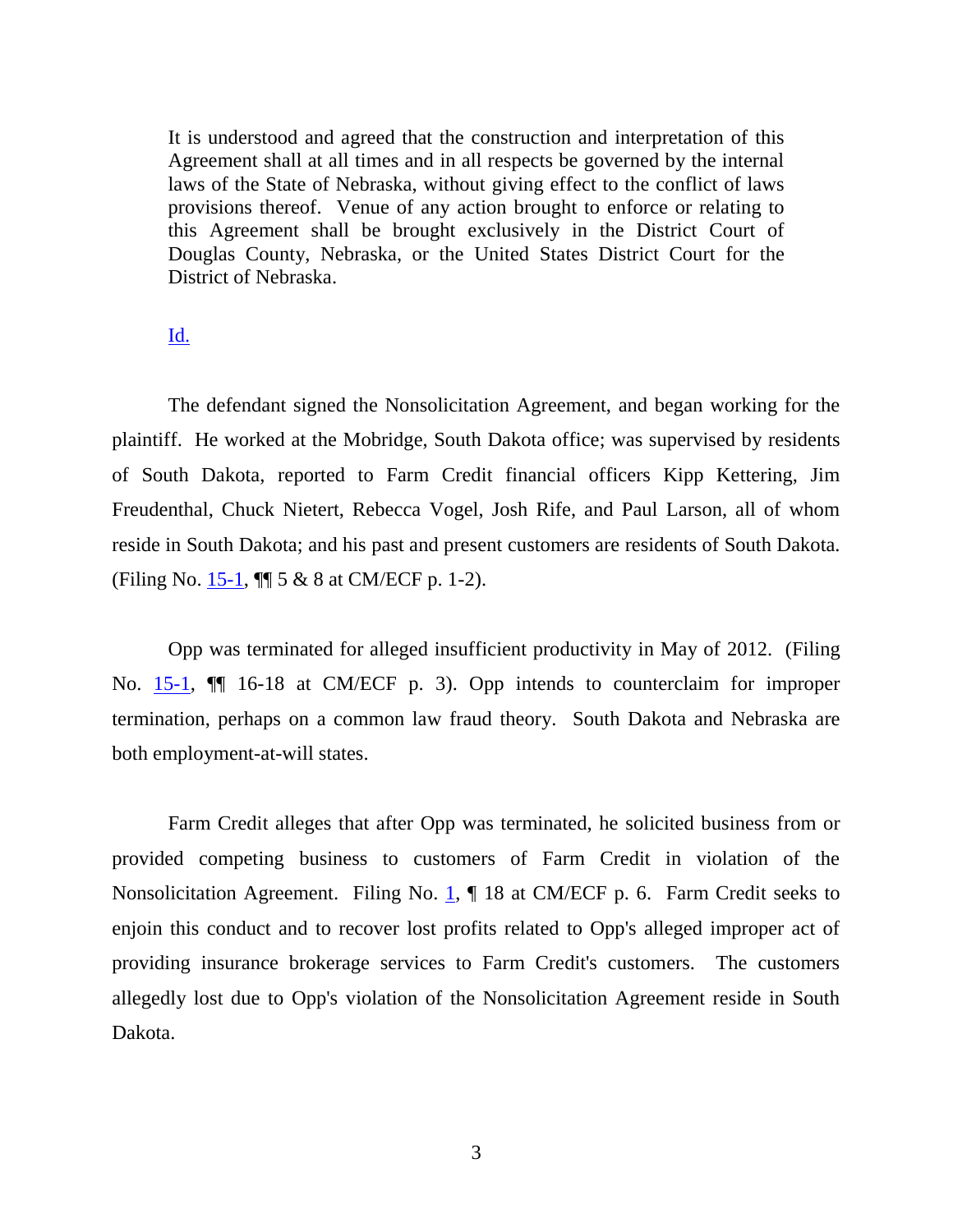Farm Credit anticipates proving its case with documents and witnesses located in Omaha, Nebraska; specifically, crop insurance documents maintained in electronic format on Omaha computer servers, and Information Technology, Insurance Processing Team, Insurance Operations, and Human Resources employees located in Omaha, Nebraska.

### LEGAL ANALYIS

The complaint filed by the plaintiff, a Nebraska corporation, alleges a breach of contract action against the defendant, a citizen of South Dakota. Provided plaintiff's action could have been brought, in the first instance, in the United States District Court for the District of South Dakota, this court has discretion to transfer the case to that forum for the convenience of the parties and witnesses. See [28 U.S.C. §](http://westlaw.com/find/default.wl?ft=L&docname=28USCAS1404&rs=btil2.0&rp=%2ffind%2fdefault.wl&fn=_top&findtype=L&vr=2.0&db=1000546&wbtoolsId=28USCAS1404&HistoryType=F) 1404(a). The court specifically finds that based on the evidence of record, this case could have been filed in a South Dakota forum. The plaintiff has not argued to the contrary.

Although the Nonsolicitation Agreement at issue contains a forum selection clause, this clause is not binding on the federal court. Rather, "federal law, specifically [28 U.S.C. §](http://westlaw.com/find/default.wl?ft=L&docname=28USCAS1404&rs=btil2.0&rp=%2ffind%2fdefault.wl&fn=_top&findtype=L&vr=2.0&db=1000546&wbtoolsId=28USCAS1404&HistoryType=F) 1404(a), governs the District Court's decision [concerning] whether to give effect to the parties' forum selection clause and transfer this case. . . . " Stewart Organization, Inc. [v. Ricoh Corp., 487 U.S. 22, 32](http://westlaw.com/find/default.wl?ft=Y&referencepositiontype=S&rs=btil2.0&rp=%2ffind%2fdefault.wl&serialnum=1988079268&fn=_top&referenceposition=32&findtype=Y&vr=2.0&db=0000780&wbtoolsId=1988079268&HistoryType=F) (1988). "The forum selection clause, which represents the parties' agreement as to the most proper forum, should receive neither dispositive consideration . . . nor no consideration . . ., but rather the consideration for which Congress provided in § 1404(a)." [Id. at 31.](http://westlaw.com/find/default.wl?ft=Y&referencepositiontype=S&rs=btil2.0&rp=%2ffind%2fdefault.wl&serialnum=1988079268&fn=_top&referenceposition=32&findtype=Y&vr=2.0&db=0000780&wbtoolsId=1988079268&HistoryType=F) "Section 1404(a) itself controls [a] request to give effect to the parties' contractual choice of venue and transfer this case to a [different] court." **[Id. at 29.](http://westlaw.com/find/default.wl?ft=Y&referencepositiontype=S&rs=btil2.0&rp=%2ffind%2fdefault.wl&serialnum=1988079268&fn=_top&referenceposition=32&findtype=Y&vr=2.0&db=0000780&wbtoolsId=1988079268&HistoryType=F)** 

Under § 1404, the court performs an individualized analysis of case specific factors to determine whether the defendant's requested transfer to the South Dakota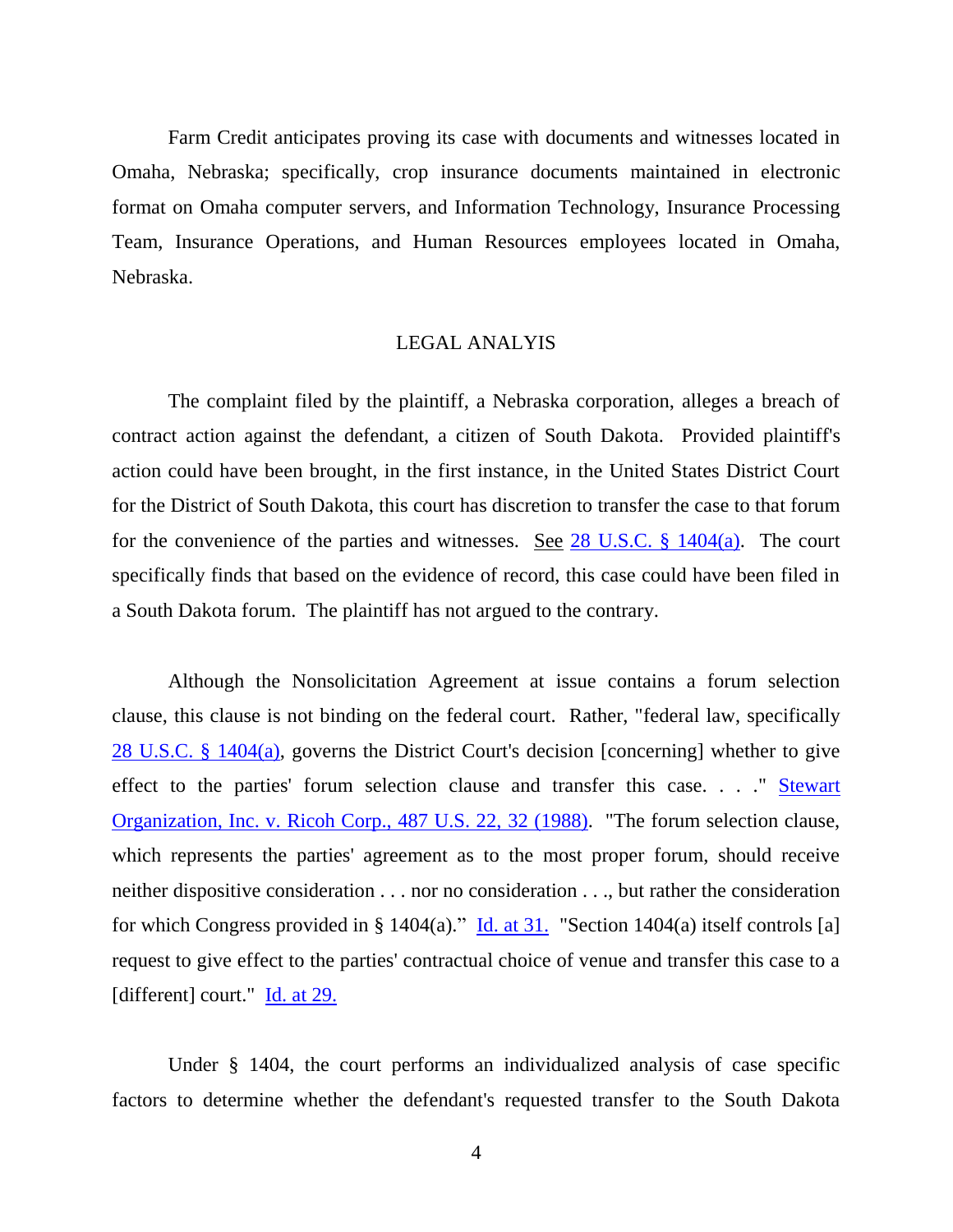federal court will advance the convenience and fairness of these proceedings. [Stewart,](http://westlaw.com/find/default.wl?ft=Y&referencepositiontype=S&rs=btil2.0&rp=%2ffind%2fdefault.wl&serialnum=1988079268&fn=_top&referenceposition=32&findtype=Y&vr=2.0&db=0000780&wbtoolsId=1988079268&HistoryType=F) [487 U.S. at](http://westlaw.com/find/default.wl?ft=Y&referencepositiontype=S&rs=btil2.0&rp=%2ffind%2fdefault.wl&serialnum=1988079268&fn=_top&referenceposition=32&findtype=Y&vr=2.0&db=0000780&wbtoolsId=1988079268&HistoryType=F) 29. The court must consider the convenience of the parties, the convenience of the witnesses, the interests of justice, and any other relevant factors when comparing alternative venues. [Terra Intern., Inc. v. Mississippi Chemical Corp., 119 F.3d 688, 696](http://westlaw.com/find/default.wl?ft=Y&referencepositiontype=S&rs=btil2.0&rp=%2ffind%2fdefault.wl&serialnum=1997145784&fn=_top&referenceposition=696&findtype=Y&vr=2.0&db=0000506&wbtoolsId=1997145784&HistoryType=F)  [\(8th Cir. 1997\)](http://westlaw.com/find/default.wl?ft=Y&referencepositiontype=S&rs=btil2.0&rp=%2ffind%2fdefault.wl&serialnum=1997145784&fn=_top&referenceposition=696&findtype=Y&vr=2.0&db=0000506&wbtoolsId=1997145784&HistoryType=F) (citing  $28$  U.S.C.  $\S$  1404(a)). Factors to consider include the willingness of witnesses to appear, the ability to subpoena witnesses, the adequacy of deposition testimony, the accessibility to records and documents, the location where the conduct complained of occurred, and the applicability of each forum state's substantive law. [Id.](http://westlaw.com/find/default.wl?ft=Y&referencepositiontype=S&rs=btil2.0&rp=%2ffind%2fdefault.wl&serialnum=1997145784&fn=_top&referenceposition=696&findtype=Y&vr=2.0&db=0000506&wbtoolsId=1997145784&HistoryType=F) (citing [Terra Intern., Inc. v. Mississippi Chemical Corp., 922 F. Supp. 1334, 1359 \(N.D.](http://westlaw.com/find/default.wl?ft=Y&referencepositiontype=S&rs=btil2.0&rp=%2ffind%2fdefault.wl&serialnum=1996088952&fn=_top&referenceposition=1359&findtype=Y&vr=2.0&db=0000345&wbtoolsId=1996088952&HistoryType=F)  [Iowa 1996\)\)](http://westlaw.com/find/default.wl?ft=Y&referencepositiontype=S&rs=btil2.0&rp=%2ffind%2fdefault.wl&serialnum=1996088952&fn=_top&referenceposition=1359&findtype=Y&vr=2.0&db=0000345&wbtoolsId=1996088952&HistoryType=F). Along with the forum selection clause of the parties' contract, the court should also consider such factors as judicial economy, the plaintiff's choice of forum, the comparative costs to the parties of litigating in each forum, each party's ability to enforce a judgment, obstacles to a fair trial, conflict of law issues, and the advantages of having a local court determine questions of local law. [Id.](http://westlaw.com/find/default.wl?ft=Y&referencepositiontype=S&rs=btil2.0&rp=%2ffind%2fdefault.wl&serialnum=1997145784&fn=_top&referenceposition=696&findtype=Y&vr=2.0&db=0000506&wbtoolsId=1997145784&HistoryType=F) (citing Terra Intern., 922 F. Supp. at [1361-63\)](http://westlaw.com/find/default.wl?ft=Y&referencepositiontype=S&rs=btil2.0&rp=%2ffind%2fdefault.wl&serialnum=1996088952&fn=_top&referenceposition=1359&findtype=Y&vr=2.0&db=0000345&wbtoolsId=1996088952&HistoryType=F).

The plaintiff and its witnesses are from Nebraska; the defendant is from South Dakota and states the customers at issue are necessary witnesses and are also from South Dakota. The question is whether the South Dakota customers have any information which may be relevant to the issues raised by the plaintiff's complaint. The defendant claims these customers approached Opp to purchase insurance, not the other way around, and therefore Opp did not solicit Farm Credit's business. Opp claims he needs the customer witnesses to testify in order to establish his defense to the plaintiff's complaint.

The Nonsolicitation Agreement at issue prohibits not only Opp's active solicitation of Farm Credit's customers, but also providing any sales or support to Farm Credit customers. The plaintiff argues it is therefore irrelevant who initiated the contact between Opp and the customers, and therefore any testimony the customers can provide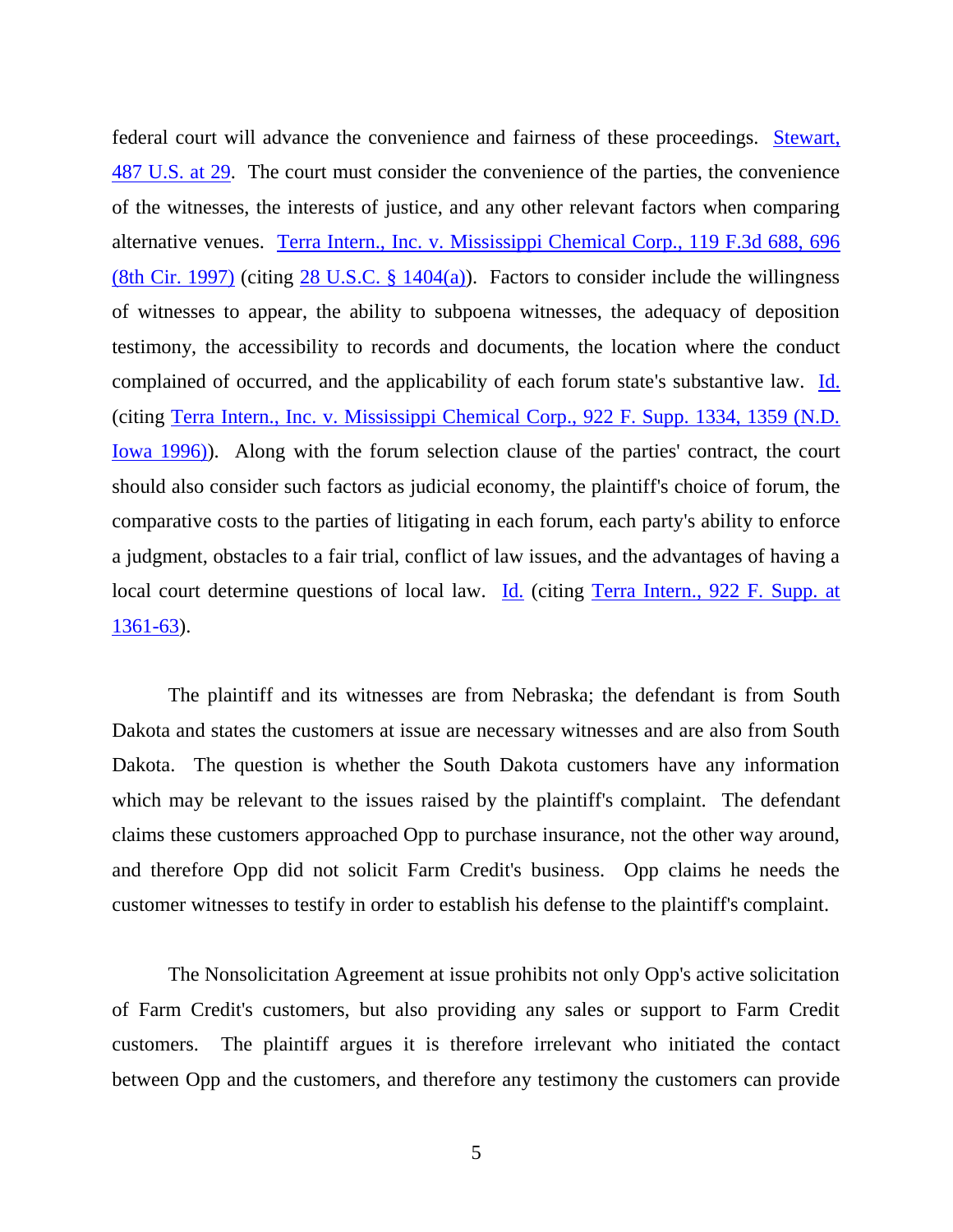is immaterial. Opp argues a clause which prohibits customers from working with their choice of brokers is overbroad and should be stricken on public policy grounds -- and that the South Dakota customer witnesses provide a source of information on the public policy matters at issue.

Under Nebraska law, in reviewing a covenant not to compete for enforceability the court will consider "whether the restriction is (1) reasonable in the sense that it is not injurious to the public, (2) not greater than is reasonably necessary to protect the employer in some legitimate interest, and (3) not unduly harsh and oppressive on the employee." [Aon Consulting, Inc. v. Midlands Financial Benefits, Inc., 275 Neb. 642,](http://westlaw.com/find/default.wl?ft=Y&referencepositiontype=S&rs=btil2.0&rp=%2ffind%2fdefault.wl&serialnum=2015993009&fn=_top&referenceposition=638&findtype=Y&vr=2.0&db=0000595&wbtoolsId=2015993009&HistoryType=F)  [653, 748 N.W.2d 626, 638 \(2008\).](http://westlaw.com/find/default.wl?ft=Y&referencepositiontype=S&rs=btil2.0&rp=%2ffind%2fdefault.wl&serialnum=2015993009&fn=_top&referenceposition=638&findtype=Y&vr=2.0&db=0000595&wbtoolsId=2015993009&HistoryType=F) Stated another way, any covenant not to compete must be reasonable in scope and time so as only to deter "unfair competition" and not prohibit the former employee from engaging in "ordinary competition." [Id.](http://westlaw.com/find/default.wl?ft=Y&referencepositiontype=S&rs=btil2.0&rp=%2ffind%2fdefault.wl&serialnum=2015993009&fn=_top&referenceposition=638&findtype=Y&vr=2.0&db=0000595&wbtoolsId=2015993009&HistoryType=F) 

When assessing the scope of a non-compete agreement designed to prevent a former employee from misappropriating customer goodwill, the court will generally allow only those agreements that "restrict[] the former employee from working for or soliciting the former employer's clients with whom the former employee actually did business and [had] personal contact." [Polly v. Ray D. Hilderman & Co., 225 Neb. 662,](http://westlaw.com/find/default.wl?ft=Y&referencepositiontype=S&rs=btil2.0&rp=%2ffind%2fdefault.wl&serialnum=1987084065&fn=_top&referenceposition=756&findtype=Y&vr=2.0&db=0000595&wbtoolsId=1987084065&HistoryType=F)  [668, 407 N.W.2d 751, 756 \(1987\);](http://westlaw.com/find/default.wl?ft=Y&referencepositiontype=S&rs=btil2.0&rp=%2ffind%2fdefault.wl&serialnum=1987084065&fn=_top&referenceposition=756&findtype=Y&vr=2.0&db=0000595&wbtoolsId=1987084065&HistoryType=F) see also [Professional Business Services, Co. v. Rosno,](http://westlaw.com/find/default.wl?ft=Y&referencepositiontype=S&rs=btil2.0&rp=%2ffind%2fdefault.wl&serialnum=1999070745&fn=_top&referenceposition=831&findtype=Y&vr=2.0&db=0000595&wbtoolsId=1999070745&HistoryType=F)  [256 Neb. 217, 223, 589 N.W.2d 826, 831 \(1999\)\(](http://westlaw.com/find/default.wl?ft=Y&referencepositiontype=S&rs=btil2.0&rp=%2ffind%2fdefault.wl&serialnum=1999070745&fn=_top&referenceposition=831&findtype=Y&vr=2.0&db=0000595&wbtoolsId=1999070745&HistoryType=F)same). Thus, where a noncompete agreement seeks to prevent an employee from doing business with his former employer's clients and customers with whom the employee actually worked, the noncompete agreement will not be deemed overly broad on those grounds. [Id.](http://westlaw.com/find/default.wl?ft=Y&referencepositiontype=S&rs=btil2.0&rp=%2ffind%2fdefault.wl&serialnum=1987084065&fn=_top&referenceposition=756&findtype=Y&vr=2.0&db=0000595&wbtoolsId=1987084065&HistoryType=F) 

It therefore appears the Nebraska Supreme Court has already outlined the public policy parameters and limitations on covenants not to compete. Cases challenging such clauses are typically resolved by summary judgment, and if there is a trial, customer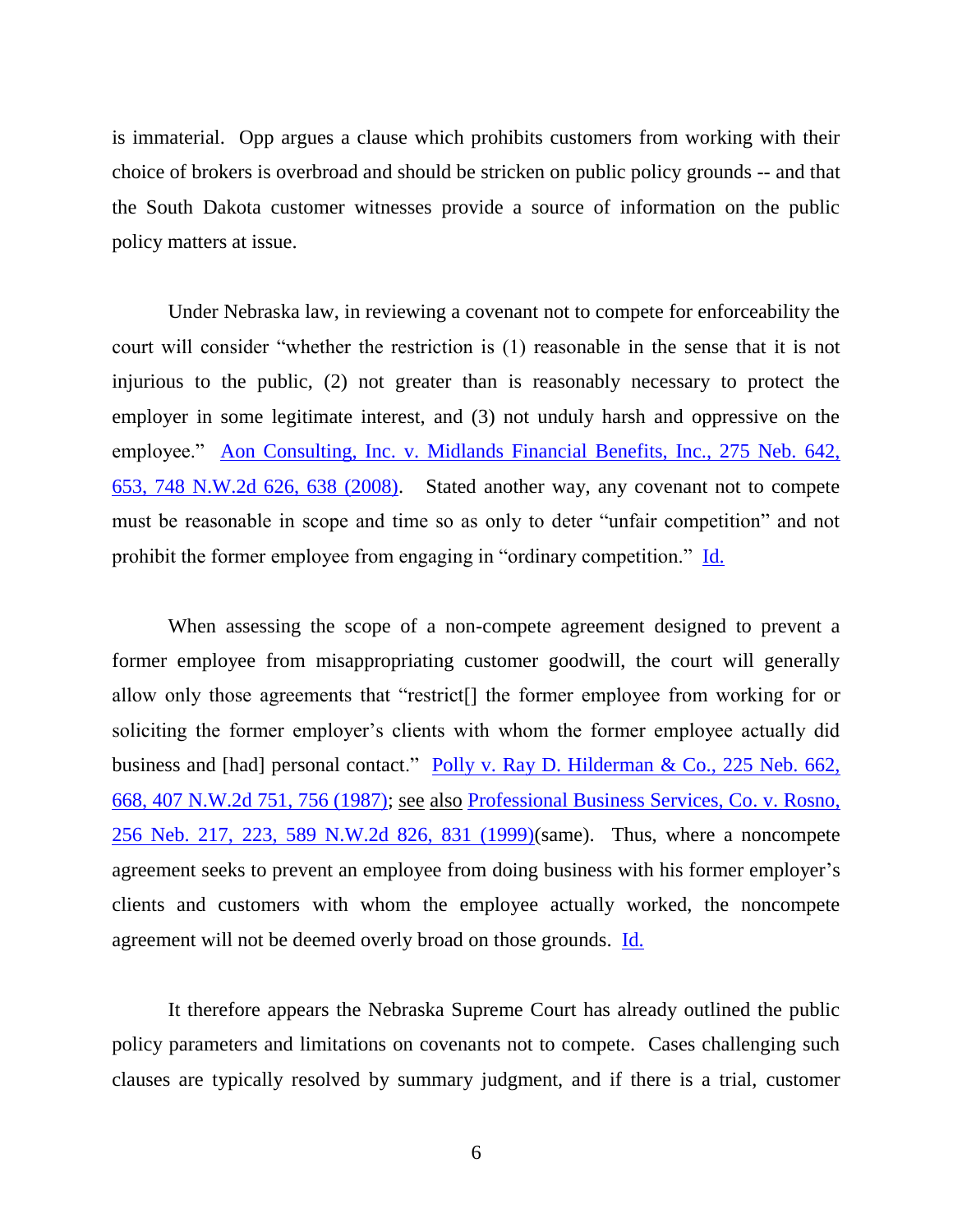witnesses are not called to testify. Therefore, while the defendant may want to call South Dakota customer witnesses at any trial of this case, the information they may possess does not appear to be relevant to the liability inquiry currently before this court.

As to the issue of damages, the amounts reflected in policies Opp sold to former Farm Credit customers will likely control the damage assessment. South Dakota witnesses will add little, if any, material information to the damage analysis.

Finally, Opp may choose to counterclaim for improper termination of his employment, and may want to call South Dakota witnesses in support of such a case. But in light of the at-will employment laws of both Nebraska and South Dakota, the merits of such a case are highly suspect. Moreover, any wrongful termination counterclaim would raise issues of whether the defendant's employment conduct (or lack thereof) justified his termination, while the issue in this case is whether defendant's post-employment conduct breached the Nonsolicitation Agreement. Thus, any wrongful termination case Opp may pursue would not arise from "essential facts . . . so logically connected [to the Nonsolicitation Agreement case] that considerations of judicial economy and fairness dictate that all the issues be resolved in one lawsuit." Blue Dane Simmental Corp. v. [American Simmental Ass'n., 952 F.Supp. 1399, 1410 \(D. Neb. 1997\)](http://westlaw.com/find/default.wl?ft=Y&referencepositiontype=S&rs=btil2.0&rp=%2ffind%2fdefault.wl&serialnum=1997049257&fn=_top&referenceposition=1410&findtype=Y&vr=2.0&db=0000345&wbtoolsId=1997049257&HistoryType=F) (quoting [Harris v.](http://westlaw.com/find/default.wl?ft=Y&referencepositiontype=S&rs=btil2.0&rp=%2ffind%2fdefault.wl&serialnum=1978102732&fn=_top&referenceposition=123&findtype=Y&vr=2.0&db=0000350&wbtoolsId=1978102732&HistoryType=F)  [Steinem, 571 F.2d 119, 123 \(2d Cir. 1978\)\)](http://westlaw.com/find/default.wl?ft=Y&referencepositiontype=S&rs=btil2.0&rp=%2ffind%2fdefault.wl&serialnum=1978102732&fn=_top&referenceposition=123&findtype=Y&vr=2.0&db=0000350&wbtoolsId=1978102732&HistoryType=F). See [Kopf v. Chloride Power Electronics,](http://westlaw.com/find/default.wl?ft=Y&referencepositiontype=S&rs=btil2.0&rp=%2ffind%2fdefault.wl&serialnum=1995091038&fn=_top&referenceposition=1188&findtype=Y&vr=2.0&db=0000345&wbtoolsId=1995091038&HistoryType=F)  [Inc., 882 F.Supp. 1183, 1188 \(D.N.H. 1995\)\(](http://westlaw.com/find/default.wl?ft=Y&referencepositiontype=S&rs=btil2.0&rp=%2ffind%2fdefault.wl&serialnum=1995091038&fn=_top&referenceposition=1188&findtype=Y&vr=2.0&db=0000345&wbtoolsId=1995091038&HistoryType=F)overruled on other grounds)(holding actions occurring prior to an employee's termination are not sufficiently related to an employer's claim of a breach of a noncompete agreement to make an employee's counterclaim based on age discrimination a compulsory counterclaim). Simply stated, if Opp chooses to pursue a wrongful termination case, he may file it as a separate action in South Dakota. He is not required to file it as a counterclaim to the Nebraska litigation.